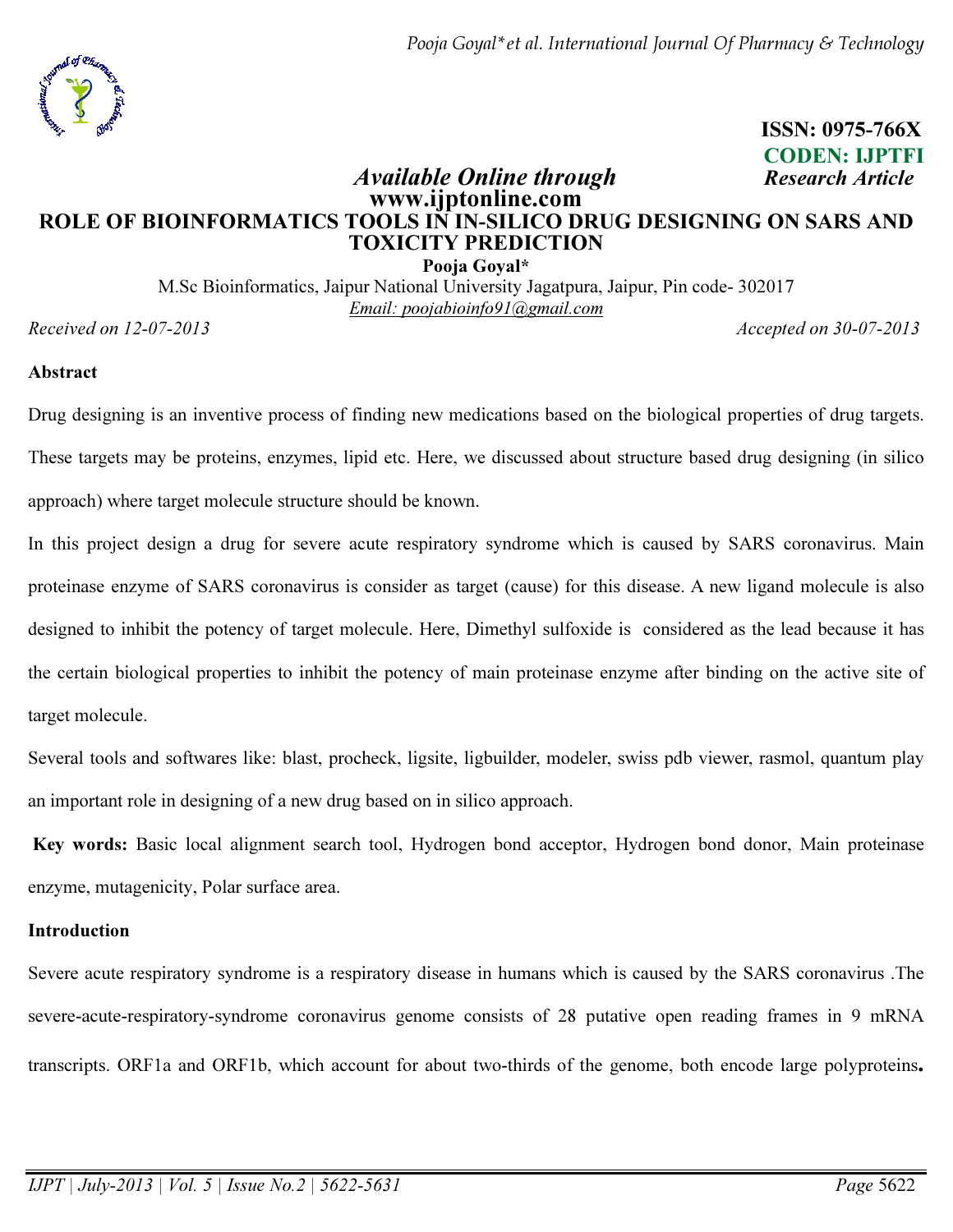First of all, understanding the mechanism of disease is very necessary to identify the disease causing agent because

structure based drug designing approach totally based on the structure of target.



Fig.1-Mechanism of action of SARS coronavirus

A coronavirus virion lands on the cell surface at upper right and binds to cell surface receptors using its projecting spikes.

- $\triangleright$  It then enters the cell by membrane fusion with the plasma membrane or by receptor mediated endocytosis (a clathrin coated vesicle is seen floating in the region).
- $\triangleright$  The viral genome (which is +ve ss RNA, drawn as a yellow string) enters the cytoplasm.
- $\triangleright$  The genomic RNA creates a -ve version of itself and so forms a replication complex attached to membrane.
- $\triangleright$  These replication complexes then produce new genomic RNAs and (subgenomic) mRNAs (1, 5, 7).
- $\triangleright$  mRNAs code for new viral proteins, including N, M & S. The N protein joins the new genomic RNA to form new RNPs (ribonucleoproteins).
- $\triangleright$  These RNPs attach to the membrane where S (Spike) proteins and M proteins have previously assembled.
- $\triangleright$  The RNP buds into the lumen of the vesicle (lower right) and finally the membrane bound RNP and its radiating spikes detaches and comes to lie free in the lumen as an immature virion.
- $\triangleright$  These particles progress up the periphery of the Golgi apparatus. The new virus particles collect in large vesicles and are finally released onto the cell surface to start the cycle again.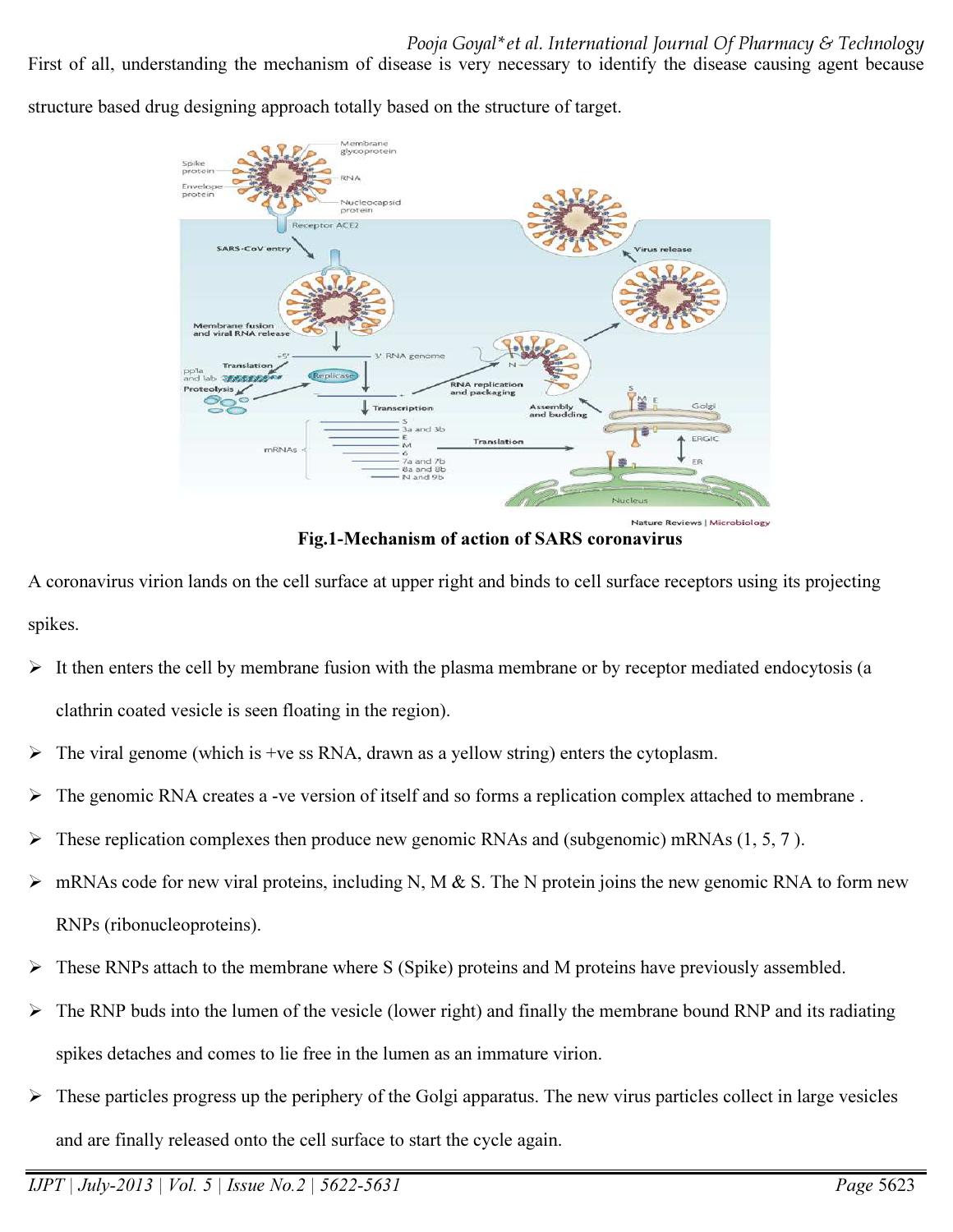#### Materials and Methods

Several bioinformatics tools are used in designing of a drug like-BLAST, PDB, modeler, hex, ligsite, ligbuilder, quantum, swiss pdb viewer etc.

#### Methodology

#### 1. Target Identification

The major cause of the SARS is main proteinase enzyme of SARS coronavirus. After translation, proteolysis is initiated by main proteinase of SARS coronavirus.

Through NCBI the information about main proteinase of SARS coronavirus is accessed and its FASTA format is retrieved:-

>gi|39654933|pdb|1UK3|A Chain A, Crystal Structure Of Sars Coronavirus Main Proteinase (3clpro) At Ph7.6 SGFRKMAFPSGKVEGCMVQVTCGTTTLNGLWLDDTVYCPRHVICTAEDMLNPNYEDLLIRKSNHSFLVQAG NVQLRVIGHSMQNCLLRLKVDTSNPKTPKYKFVRIQPGQTFSVLACYNGSPSGVYQCAMRPNHTIKGSFLNGS CGSVGFNIDYDCVSFCYMHHMELPTGVHAGTDLEGKFYGPFVDRQTAQAAGTDTTITLNVLAWLYAAVING DRWFLNRFTTTLNDFNLVAMKYNYEPLTQDHVDILGPLSAQTGIAVLDMCAALKELLQNGMNGRTILGSTIL EDEFTPFDVVRQCSGVTFQ

### 2. Target validation

Target validation is done through performing BLAST against the PDB database and a local similarity search is performed.It gives information about the conserved domains present in the sequence. In the result given below PDB id 2A5K A has the maximum similarity with our target sequence.

|           | → C h blast.ncbi.nlm.nih.gov/Blast.coi                                                                                                              |      |                                        |      |                |              |               |  |
|-----------|-----------------------------------------------------------------------------------------------------------------------------------------------------|------|----------------------------------------|------|----------------|--------------|---------------|--|
|           | <b>EDescriptions</b>                                                                                                                                |      |                                        |      |                |              |               |  |
|           |                                                                                                                                                     |      |                                        |      |                |              |               |  |
|           | Sequences producing significant alignments:                                                                                                         |      |                                        |      |                |              |               |  |
|           | Select: All None Selected:0                                                                                                                         |      |                                        |      |                |              |               |  |
|           | 11 Alianments Clownload > GenPept Graphics Distance tree of results Multiple alianment                                                              |      |                                        |      |                |              | ۰             |  |
|           | Description                                                                                                                                         | Max. | Total Query<br>score score cover value |      | Ε              | Max<br>ident | Accession     |  |
|           | Chain A. Crystal Structures Of Sars Coronavirus Main Peptidase Inhibited By An Aza-Peptide Epoxide In Space Group P212121 >pdbl2A5KIB Chair         | 642  | 642                                    | 100% | 0 <sub>0</sub> | 100%         | 2ASK A        |  |
| m         | Chain A. Crystal Structure Of Sars Coronavirus Main Proteinase (3clpro) >pdb 1UJ1 B Chain B, Crystal Structure Of Sars Coronavirus Main Protein     | 642  | 642                                    | 100% | 0.0            | 100%         | 1UJ1 A        |  |
|           | Chain A. Crystal Structure Of Sars-Cov Mpro In Complex With An Inhibitor N1 >pdbl1WOFIB Chain B. Crystal Structure Of Sars-Cov Mpro In Comple       | 641  | 641                                    | 100% | 0 <sub>0</sub> |              | 100% 1WOF A   |  |
| <b>FO</b> | Chain A. Crystal Structure Of The S139a Mutant Of Sars-Coronovirus 3c-Like Protease                                                                 | 640  | 640                                    | 100% | 0.0            | 99%          | 3F9E A        |  |
|           | Chain A. Crystal Structure Of G11a Mutant Of Sars-Coy 3c-Like Protease                                                                              | 640  | 640                                    | 100% | 0.0            |              | 99% 2PWX A    |  |
| m         | Chain A. Crystal Structure Of Ms8104 >pdb 2YY4 B Chain B, Crystal Structure Of Ms8104                                                               | 640  | 640                                    | 100% | 0.0            | 99%          | 2YY4 A        |  |
|           | Chain A. Crystal Structure Of Sars 3clpro C145a Mutant >pdbl1Z1JIB Chain B. Crystal Structure Of Sars 3clpro C145a Mutant                           | 639  | 639                                    | 100% | 0 <sub>0</sub> | 99%          | 121JA         |  |
|           | Chain A, Crystal Structure Of A Monomeric Form Of Severe Acute Respiratory Syndrome (Sars) 3c-Like Protease Mutant                                  | 639  | 639                                    | 100% | 0.0            | 99%          | 2QCY A        |  |
|           | Chain A. Sars-Cov Main Protease Monomeric Arg298ala Mutant With N-Terminal Additional Residues (Gly-Ser).                                           | 639  | 639                                    | 100% | 0 <sub>0</sub> | 99%          | $3M3T$ A      |  |
|           | Chain A. Crystal Structure Of Severe Acute Respiratory Syndrome (Sars) 3c-Like Protease Asn214ala Mutant >pdbl2QC2IB Chain B. Crystal Structu 639   |      | 639                                    | 100% | 0.0            | 99%          | 2QC2 A        |  |
|           | Chain A. Crystal Structure Of Sars-Cov Main Protease Asn214ala Mutant With Authorize N-Terminus >pdbl3M3SIB Chain B. Crystal Structure Of Sa 639    |      | 639                                    | 100% | 0 <sub>0</sub> | 99%          | 3M3S A        |  |
|           | Chain A. Crystal Structure Of Dimeric R298a Mutant Of Sars Coronavirus Main Protease >pdbl4HI3IB Chain B. Crystal Structure Of Dimeric R298a 639    |      | 639                                    | 100% | 0.0            | 99%          | 4HI3 A        |  |
|           | Chain A. Crystal Structure Of The F140a Mutant Of Sars-Coronovirus 3c-Like Protease At Ph 6.0 >pdbl3F9FIB Chain B. Crystal Structure Of The F1+ 639 |      | 639                                    | 100% | 0 <sub>0</sub> | 99%          | 3F9F A        |  |
|           | Chain A. Crystal Structure Of Sars-coy Main Protease H41a Mutant In Complex With An N-terminal Substrate >pdbl2Q6GIB Chain B. Crystal Structu 639   |      | 639                                    | 100% | 0.0            | 99%          | 206G A        |  |
|           | Chain A. Structure-Based Design, Synthesis, Evaluation Of Peptide-Mimetic Sars 3cl Protease Inhibitors >pdbl3ATWIB Chain B. Structure-Based [ 638   |      | 638                                    | 100% | 0 <sub>0</sub> | 99%          | <b>3ATW A</b> |  |
|           | Chain A, X-Ray Crystal Structure Of The Sars Coronavirus Main Protease >pdb 1Q2WIB Chain B, X-Ray Crystal Structure Of The Sars Coronavirus 637     |      | 637                                    | 99%  | 0.0            |              | 100% 1Q2W A   |  |
|           | Chain A. Crystal Structure Of Sars-Cov Mpro Mutant in P21 At Ph6.9 >pdbl3E91IB Chain B. Crystal Structure Of Sars-Cov Mpro Mutant In P21 At Phf.    | 637  | 637                                    | 100% | 0 <sub>0</sub> | 99%          | 3E91 A        |  |
|           | Chain A. Sars-Coy Main Protease Triple Mutant StiA WITH TWO N-Terminal Additional Residue (Gly-Ser) >pdbl3M3VIB Chain B. Sars-Coy Main Pro 637      |      | 637                                    | 100% | 0 <sub>n</sub> | 99%          | <b>BMBV A</b> |  |
|           | Chain A. X-Ray Structural Analysis Of Sars Coronavirus 3cl Proteinase In Complex With Designed Anti-Viral Inhibitors                                | 636  | 636                                    | 99%  | 0 <sup>0</sup> |              | 100% 2ALV A   |  |

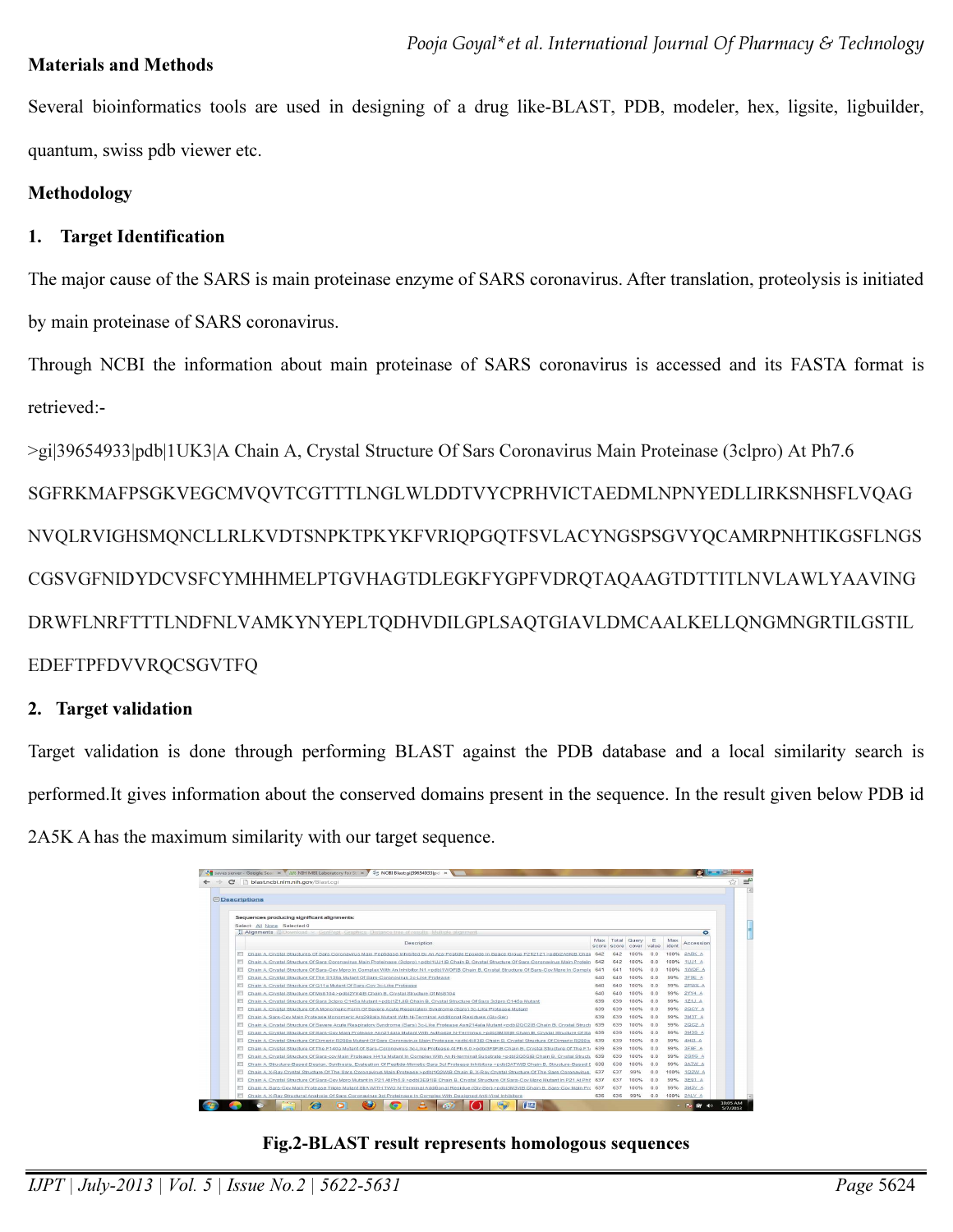### 3. Structural retrieval

The structure of main proteinase is retrieved through PDB databank with the PDBid 2A5K.If structure is present in

PDB. Then, retrieve it otherwise homology modeling is performed.

Homology modelling is performed through modeller prompt,through which 5 pdb files are generated.which undergo structure analysis and validation through the SAVES server.



Fig.3 Saves server home page

Through the tool PROCHECK we can find out which structures need refinement. Those structures are refined in SPDBV ,in which they are removed from the disallowed region through loop building and bad contacts are removed through energy minimisation.

#### 4. Best model selection

The best model selection is done on the basis of a high core value and G-factor,zero bad contacts and no amino acids

should be present in the disallowed region.

| SAVES results for 555.pdb |  |  |
|---------------------------|--|--|

|                  |                                  | Procheck                                                                                                                                                                                                          |  |  |
|------------------|----------------------------------|-------------------------------------------------------------------------------------------------------------------------------------------------------------------------------------------------------------------|--|--|
| Summary          |                                  |                                                                                                                                                                                                                   |  |  |
| $\mathbf{I}$     | <b><i><u>CONTRACTORS</u></i></b> | * Ramachandran plot: 94.7% core 4.7% allow 0.0% gener<br>0.6% disall<br>[PostScript] [PDF] [JPG]                                                                                                                  |  |  |
| $\mathbf{z}$     |                                  | + All Ramachandrans: 7 labelled residues (out of 365)<br>Warning [PostScript] • [PDF]<br>Images: $1\,2\,3$                                                                                                        |  |  |
| 3                |                                  | + Chi1-chi2 plots: 4 labelled residues (out of 260)<br>Warning [PostScript] • [PDF]<br>Images: $1\,2$                                                                                                             |  |  |
| $\blacktriangle$ | <b>Note</b>                      | Main-chain params: 6 better 0 inside 0 worse<br>[PostScript] - [PDF] - [JPG]                                                                                                                                      |  |  |
| 5                | Nilsen Hans                      | Side-chain params: 5 better 0 inside 0 worse<br>[PostScript] - [PDF] - [JPG]                                                                                                                                      |  |  |
| 6                | <b>Construction</b>              | * Residue properties: Max.deviation: 9.0 Bad contacts: 7 *<br>Bond len/angle: 6.3 Morris et al class: 1 1 2 G-factors<br>Dihedrals: 0.06 Covalent: -0.11 Overall: 0.00<br>[PostScript] • [PDF]<br>Images: 1 2 3 4 |  |  |
| $\overline{ }$   | Nicolas -                        | G-factors Dihedrals: 0.06 Covalent: -0.11 Overall: 0.00<br>[PostScript] - [PDF] - [JPG]                                                                                                                           |  |  |
| 8                | Note:                            | M/c bond lengths: 99.7% within limits 0.3% highlighted<br>[PostScript] • [PDF]<br>Images: $1\,2$                                                                                                                  |  |  |
| $\bullet$        | Note:                            | M/c bond angles: 94.6% within limits 5.4% highlighted<br>[PostScript] - [PDF] - [JPG]                                                                                                                             |  |  |
| 10               | <b>Note</b>                      | Planar groups: 100.0% within limits 0.0% highlighted<br>[PostScript] - [PDF] - [JPG]                                                                                                                              |  |  |
|                  |                                  |                                                                                                                                                                                                                   |  |  |

#### Fig.4: Saves result for input file generated by modeler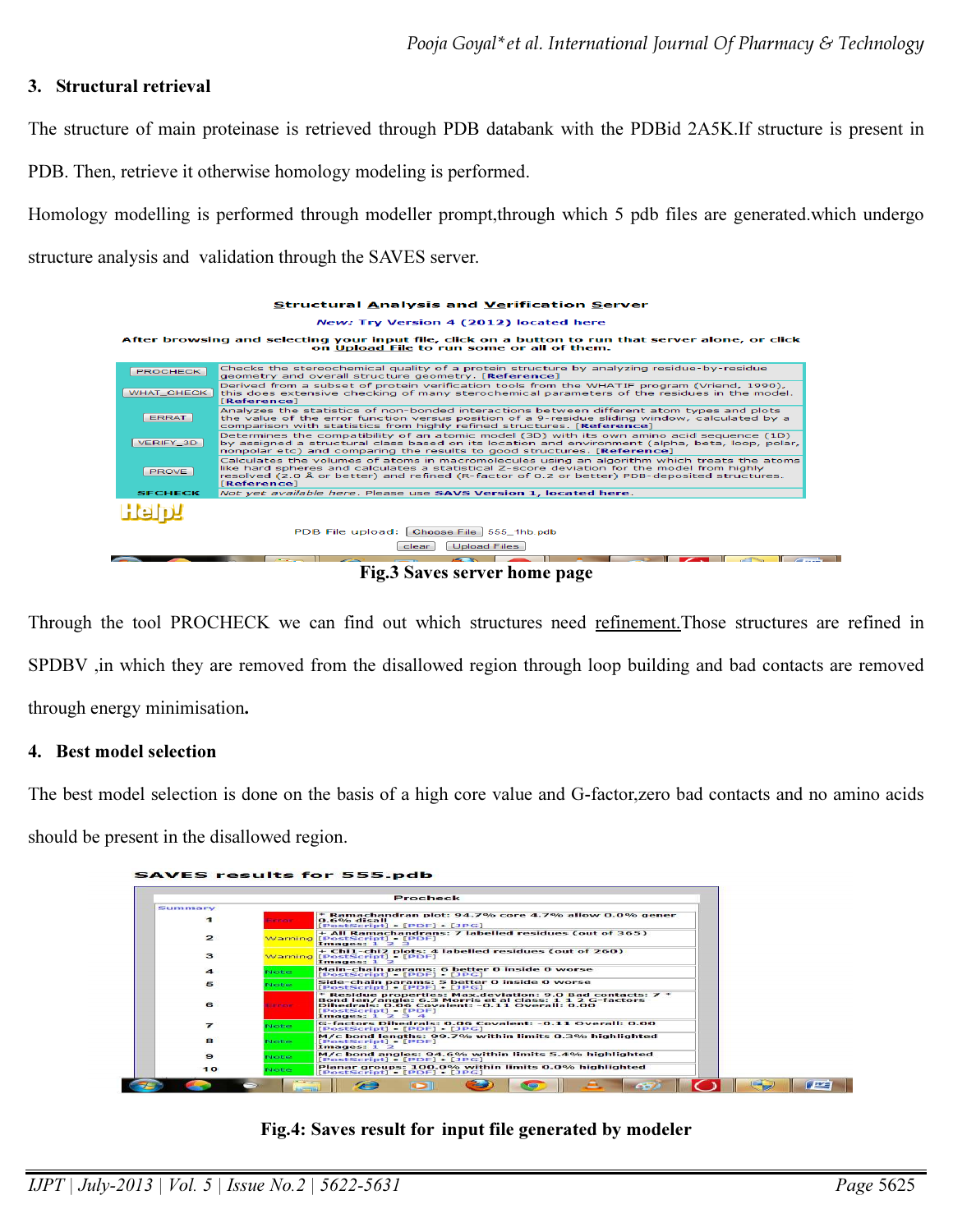

Fig.5: Ramachandran plot for input file



Fig.6: Final model of target sequence in Rasmol.

### 5. Active site identification

 $\sqrt{3}$ 

The active site identification is done through ligsite,which is used to find out the pockets of the best model.The

minimum distance from the pocket is found out, the atom is PHE294 CD2 with a distance of 2.2 angstrom.



Fig.7: Pockets found by Ligsite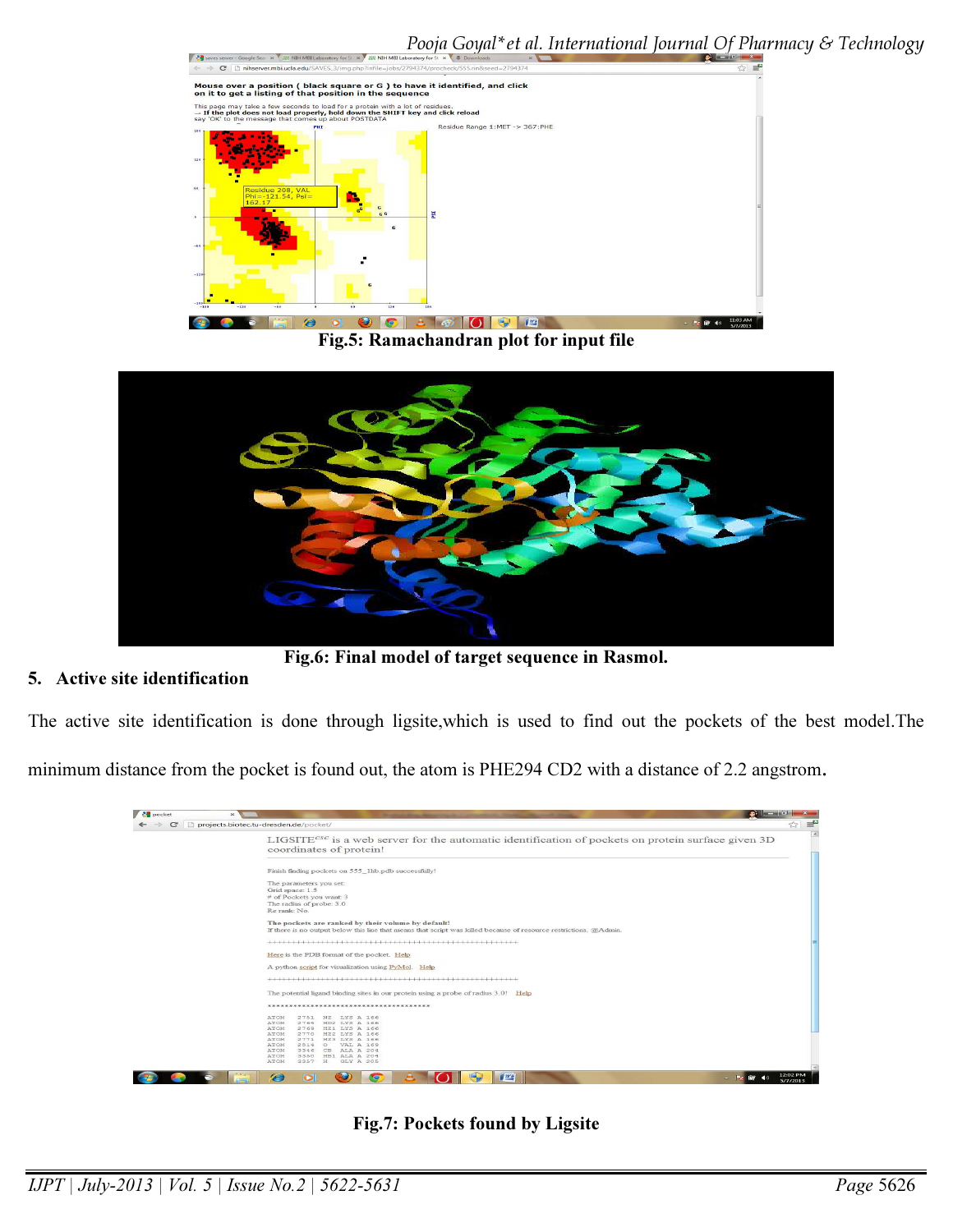#### 6. lead identification

For the lead identification , ligands (inhibitor) are benzotriazole esters i.e. benzene carbothioic-s-acid, benzoic acid, dimethyl sulfoxide.

Lead optimization follows the certain properties i.e.-

- It must be small.
- It must contain as many as possible growing site.
- It should not contain any metal atom.
- It should not contain unsaturatedness.

Dimethyl sulfoxide is considered as the lead .Its structure is then drawn in chemsketch and is converted to the PDB file using OPEN BABEL.



Fig.8: Lead molecule in chemsketch

| File View Plugins Help<br>---- INPUT FORMAT ----                                                                                                                                            |                                                                                                                                                                                                                                  | ---- OUTPUT FORMAT ----                                                                                                                                                                                                                                                                                                                                         |
|---------------------------------------------------------------------------------------------------------------------------------------------------------------------------------------------|----------------------------------------------------------------------------------------------------------------------------------------------------------------------------------------------------------------------------------|-----------------------------------------------------------------------------------------------------------------------------------------------------------------------------------------------------------------------------------------------------------------------------------------------------------------------------------------------------------------|
| mol--MDL MOL format<br> 2 <br>۰                                                                                                                                                             | <b>CONVERT</b>                                                                                                                                                                                                                   | pdb -- Protein Data Bank format<br>$-17$                                                                                                                                                                                                                                                                                                                        |
| V Use this format for all input files (ignore file extensions)                                                                                                                              |                                                                                                                                                                                                                                  |                                                                                                                                                                                                                                                                                                                                                                 |
| C:\Users\compaq\Desktop\                                                                                                                                                                    | Start import at molecule # specified                                                                                                                                                                                             | Output file                                                                                                                                                                                                                                                                                                                                                     |
| lead.mol<br>$\sim$                                                                                                                                                                          | End import at molecule # specified                                                                                                                                                                                               | lead.pdb                                                                                                                                                                                                                                                                                                                                                        |
| Input below (ignore input file)                                                                                                                                                             | Continue with next object after error, if possible<br>Attempt to translate keywords                                                                                                                                              | Output below only (no output file) [ Display in firefox                                                                                                                                                                                                                                                                                                         |
| ACD/Labs05071320372D<br>43000000001V2000<br>17.0263 -7.9319 0.0000 S 0 0 0 0 0 0 0 0 0 0 0 0                                                                                                | Delete hydrogens (make implicit)<br>Add hydrogens (make explicit)<br>Add hydrogens appropriate for this pH                                                                                                                       | 1 molecule converted<br>COMPND UNNAMED<br>GENERATED BY OPEN BABEL 2.3.2<br><b>AUTHOR</b>                                                                                                                                                                                                                                                                        |
| 14.0752 -7.9319 0.0000 C 0 0 0 0 0 0 0 0 0 0 0<br>n<br>18.5018 -10.4876 0.0000 C 0 0 0 0 0 0 0 0 0 0 0<br>$\Omega$<br>18.5018 -5.3762 0.0000 0 0 0 0 0 0 0 0 0 0 0 0<br>$\Omega$<br>1210000 | Convert dative bonds e.q.[N+]([O-])=O to N(=O)=O<br>Remove all but the largest contiguous fragment<br>Center Coordinates<br>同<br>Combine mols in first file with others by name<br>Convert only if match SMARTS or mols in file: | 17.026 -7.932 0.000 1.00 0.00<br>HETATM 1 S LIG<br>1<br>c<br>2 C LIG<br>14.075 -7.932 0.000 1.00 0.00<br><b>HFTATM</b><br>1<br>c<br><b>HFTATM</b><br>3 C LIG<br>$\mathbf{1}$<br>18.502 -10.488 0.000 1.00 0.00<br>$LIG$ 1<br>18.502 -5.376 0.000 1.00 0.00<br>$\circ$<br><b>HETATM</b><br>4 0<br>1, 2, 3, 4<br>CONECT<br>CONECT<br>2 <sub>1</sub><br>CONFCT 3 1 |
| 1310000<br>1420000<br>M END                                                                                                                                                                 | Filter: convert only when tests are true:                                                                                                                                                                                        | CONECT 4 1<br>0 0 0 0 0 0 0 0 4 0 4 0<br><b>MASTER</b><br><b>FND</b>                                                                                                                                                                                                                                                                                            |
|                                                                                                                                                                                             | Add properties from descriptors                                                                                                                                                                                                  |                                                                                                                                                                                                                                                                                                                                                                 |
|                                                                                                                                                                                             | Delete properties in list                                                                                                                                                                                                        |                                                                                                                                                                                                                                                                                                                                                                 |
|                                                                                                                                                                                             | Append properties or descriptors in list to title:                                                                                                                                                                               |                                                                                                                                                                                                                                                                                                                                                                 |
|                                                                                                                                                                                             | Join all input molecules into a single output molecule<br>Output disconnected fragments separately<br>add or replace a property (SDF)<br>Add or replace molecule title                                                           |                                                                                                                                                                                                                                                                                                                                                                 |
|                                                                                                                                                                                             | Append text to title                                                                                                                                                                                                             |                                                                                                                                                                                                                                                                                                                                                                 |
|                                                                                                                                                                                             | Output multiple conformers separately                                                                                                                                                                                            |                                                                                                                                                                                                                                                                                                                                                                 |
|                                                                                                                                                                                             | Append output index to title                                                                                                                                                                                                     |                                                                                                                                                                                                                                                                                                                                                                 |
|                                                                                                                                                                                             | Additional file output<br>Append input filename to title                                                                                                                                                                         |                                                                                                                                                                                                                                                                                                                                                                 |
|                                                                                                                                                                                             | Append input index to title                                                                                                                                                                                                      |                                                                                                                                                                                                                                                                                                                                                                 |
|                                                                                                                                                                                             | Adds hydrogen to polar atoms only                                                                                                                                                                                                |                                                                                                                                                                                                                                                                                                                                                                 |
|                                                                                                                                                                                             | Align coordinates to the first molecule                                                                                                                                                                                          |                                                                                                                                                                                                                                                                                                                                                                 |
|                                                                                                                                                                                             | Canonicalize the atom order                                                                                                                                                                                                      | 8:42 PM                                                                                                                                                                                                                                                                                                                                                         |

Fig.9: Lead mol file conversion by openbabelGUI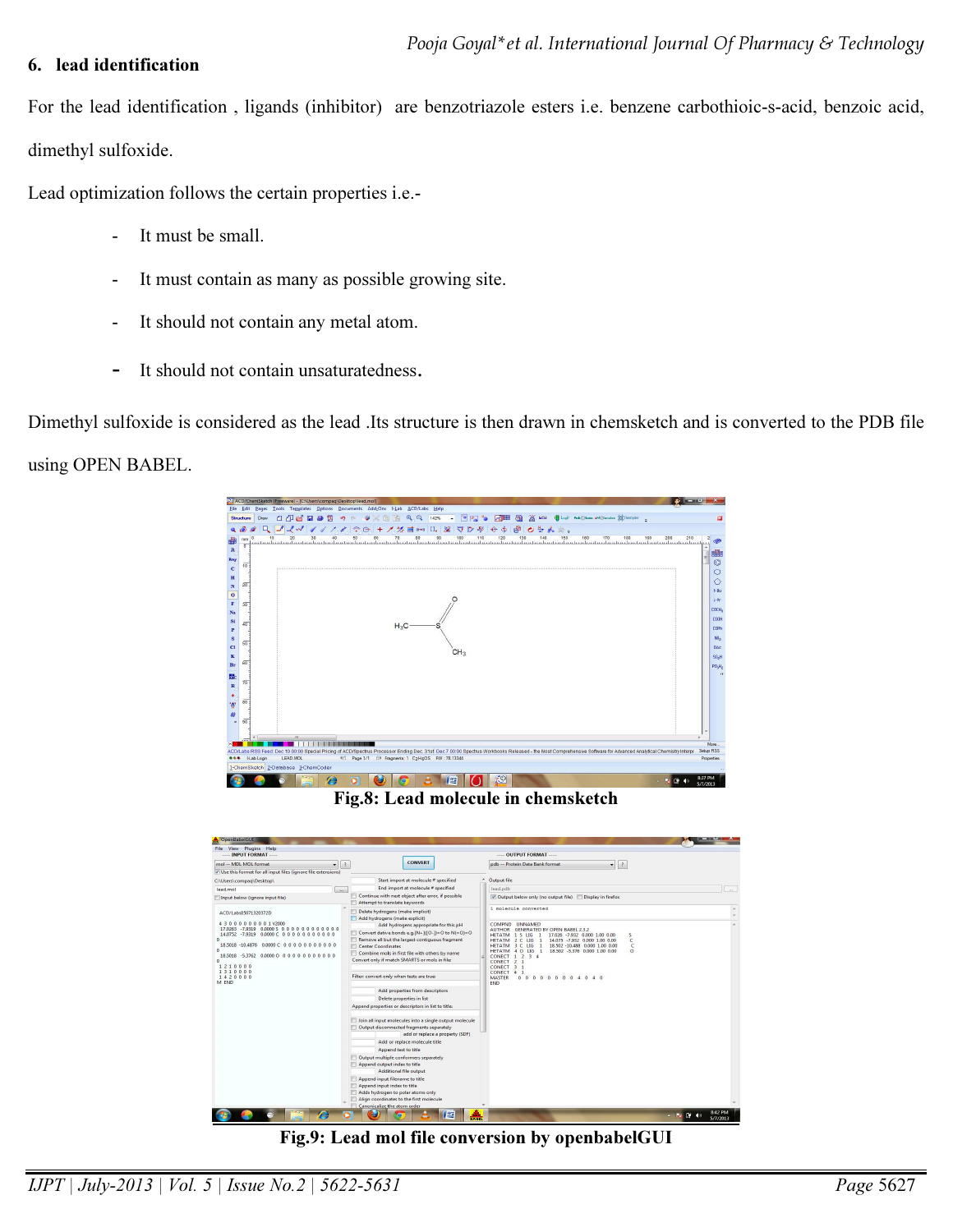## 7. Lead introduction into the cavity

The lead introduction into the cavity is done through hex.The structure of protein along with the ligand is then visualised in SPDBV.



The growth of the lead is performed through LIGBUILDER which generates the ligand and population file along with 5 resulting structures.

## 8. Docking

To explore the binding affinity,docking is performed through the software quantum. For docking , 5 files generated by ligbuilder are used as input. From these docking files we can determine the gibbs free energies as well as the rotb anr RMS,A values on the basis of which we can determine the 5 best structures as they should have minimum gibbs free energy.

# Table-1 & 2: Ξ

| <b>NAME</b>    | <b>PROTEIN</b> | <b>LIGAND</b> |             |               | Е         |          |         |
|----------------|----------------|---------------|-------------|---------------|-----------|----------|---------|
|                |                |               |             |               | es,KJ/mol | Е        | Е       |
|                |                |               | IC50, mol/l | Gbind, KJ/mol |           | vdw,KJ/  | vdw,KJ/ |
| <b>Docking</b> | $2p$ 1hb       | lig pres1     | 8.86E-05    | $-23.58$      | $-0.92$   | $-40.48$ | 8.78    |
| <b>Docking</b> | $2p$ 1hb       | lig pres2     | 2.59E-05    | $-26.7$       | $-0.57$   | $-39.89$ | $-7.62$ |
| <b>Docking</b> | $2p$ 1hb       | lig pres3     | 6.72E-05    | $-24.28$      | 7.62      | $-38.97$ | $-8.09$ |
| <b>Docking</b> | $2p$ 1hb       | lig pres4     | 6.72E-05    | $-22.46$      | $-1.3$    | $-38.74$ | 8.87    |
| <b>Docking</b> | $2p$ 1hb       | lig pres5     | 3.84E-05    | $-25.7$       | 0.6       | $-38.26$ | $-8.58$ |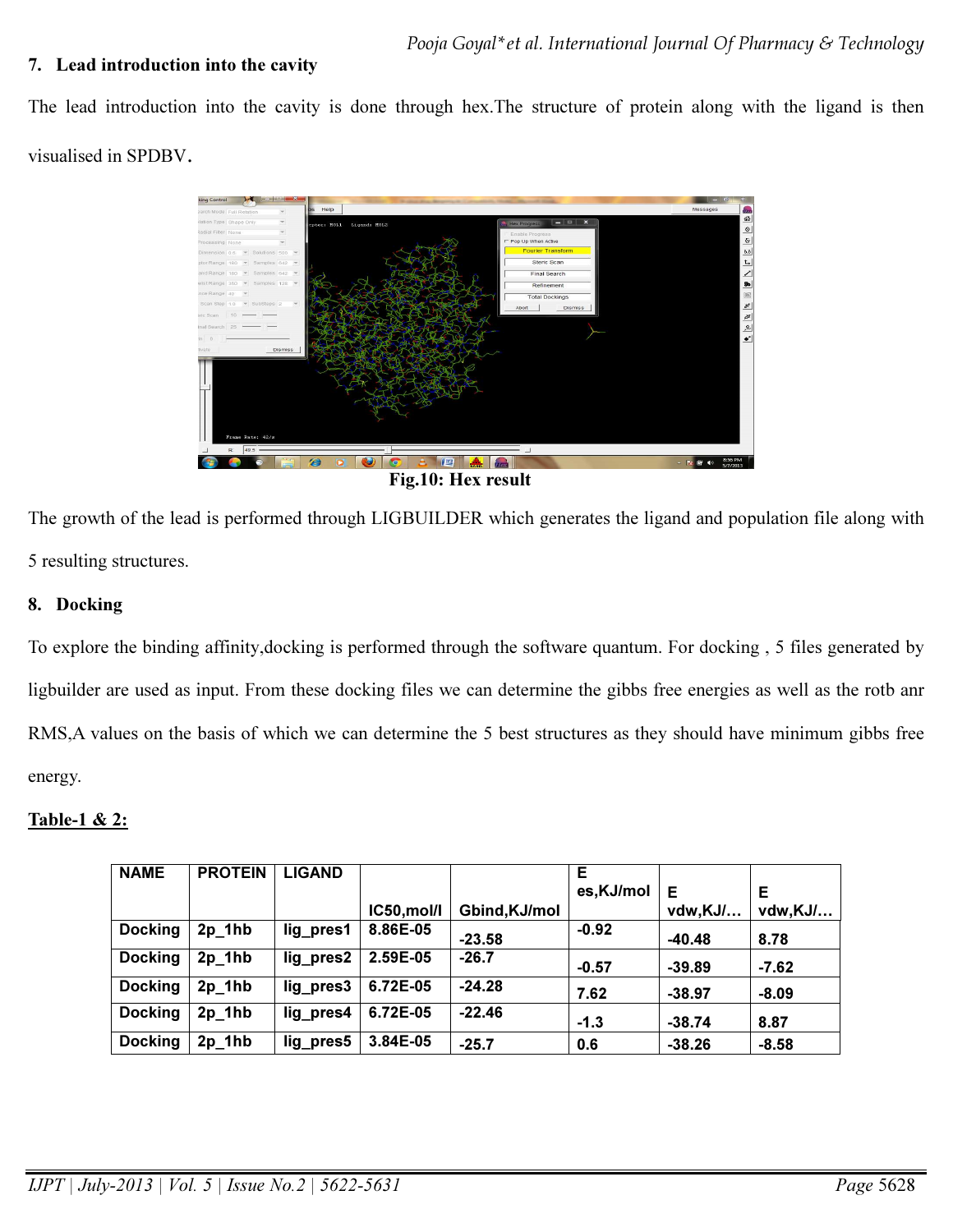| Etor,<br>KJ/mol | Gprot | Charge | mass | flex.bond | <b>RMS,A</b> |
|-----------------|-------|--------|------|-----------|--------------|
| 26.6            |       |        | 493  |           | 46.08        |
| 6.15            |       |        | 465  |           | 44.51        |
| $-1.02$         | U     |        | 454  |           | 46.91        |
| 26.46           |       |        | 418  | ◠<br>∠    | 45.9         |
| 3.38            |       |        | 384  |           | 45.61        |

The next step is performed to ascertain the effects of the possible drug molecule on the various systems of the body as well as its toxicity.It uses various softwares such as OSIRIS, MOLSOFT,PASS, PHARMA ALGORITHMS, TOXTREE, CHEMSPIDER, most of which are online.

### Toxicity prediction-

## Osiris property explorer



Fig.29: results predicted by Osiris property explorer

Result shows- mutagenic, tumorigenic, irritant, reproductive effective properties of drug molecule.

It also shows cLogP value, solubility, molweight, druglikeness and drug score.This software shows that the drug molecule obtained, is less effective along with some irritants.

# 2. Molsoft LLC

The result obtained using this software is in graphical form, which contains blue & green coloured peaks, in which blue colour indicates the drugs.That molecule can be considered as drug while green colour shows non drug.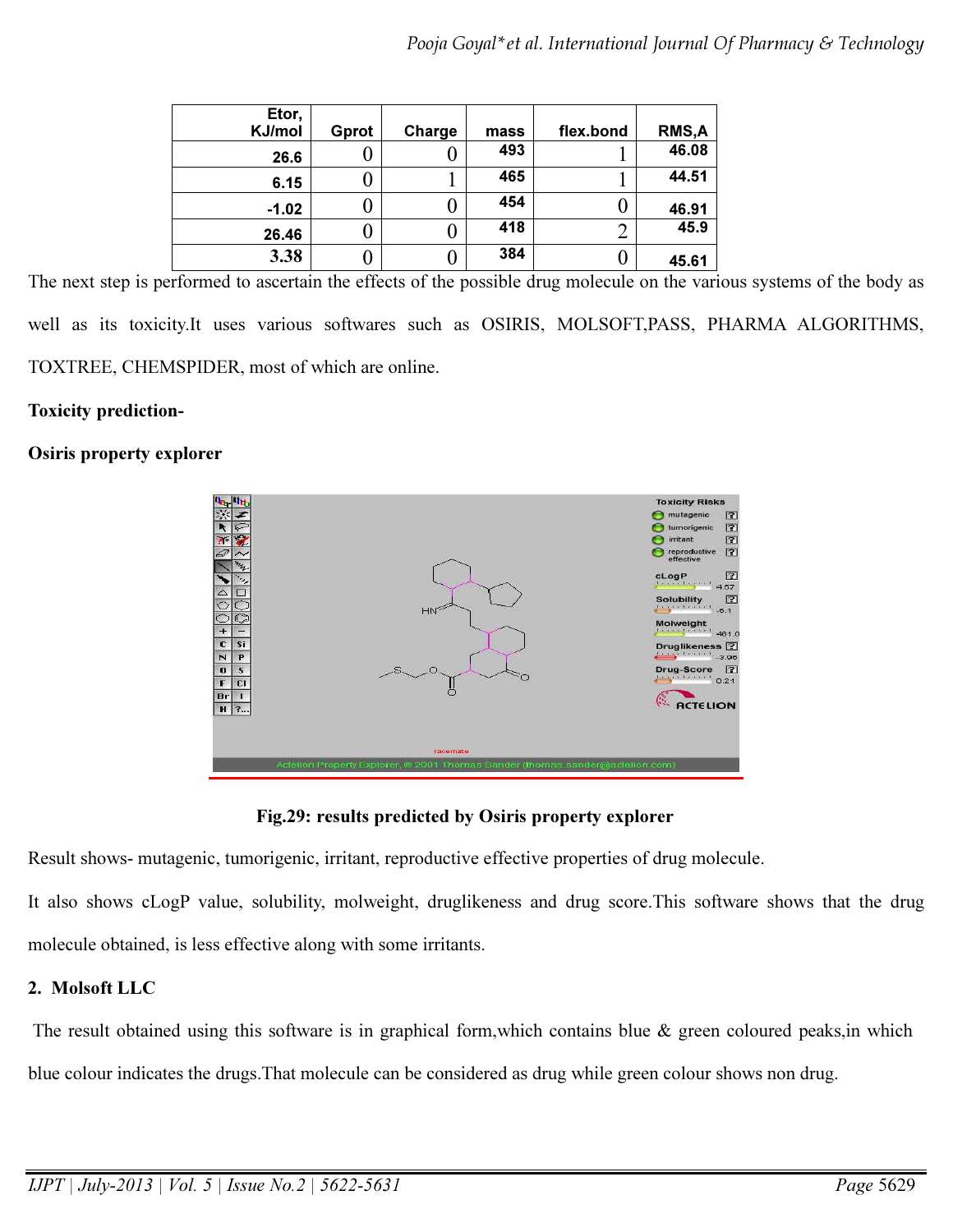

Fig.30: molsoft LLC results

#### Results and Discussion

On performing the toxicity prediction step for the molecules obtained from quantum software we can conclude that the drug is non mutagenic and non tumerogenic because in Osiris result it indicates green color.

According to the molsoft results, molecular weight of the drug is 379.22.Hydrogen bond acceptors are 5 and hydrogen bond donor is1. Log P value of this drug is 4.30.

This drug follows the Lipinski rule of five.

It has molecular weight less than 500 dalton.

It has water partition coeffitient less than five.

It has hydrogen bond donors less than five and not more than five hydrogen bond acceptors.

Molecular polar surface area of this drug is 53.03 A2. If any drug has less than 60 A square polar surface area means it can easily penetrate blood brain barrier.

### **Conclusion**

This drug will become an anti-infecting agent for severe acute respiratory syndrome having greater safety and efficacy.

#### Acknowledgements

The author would like to express sincere thanks to the Management of Jaipur National University for her encouragement and providing necessary facilities in carryout this research work.